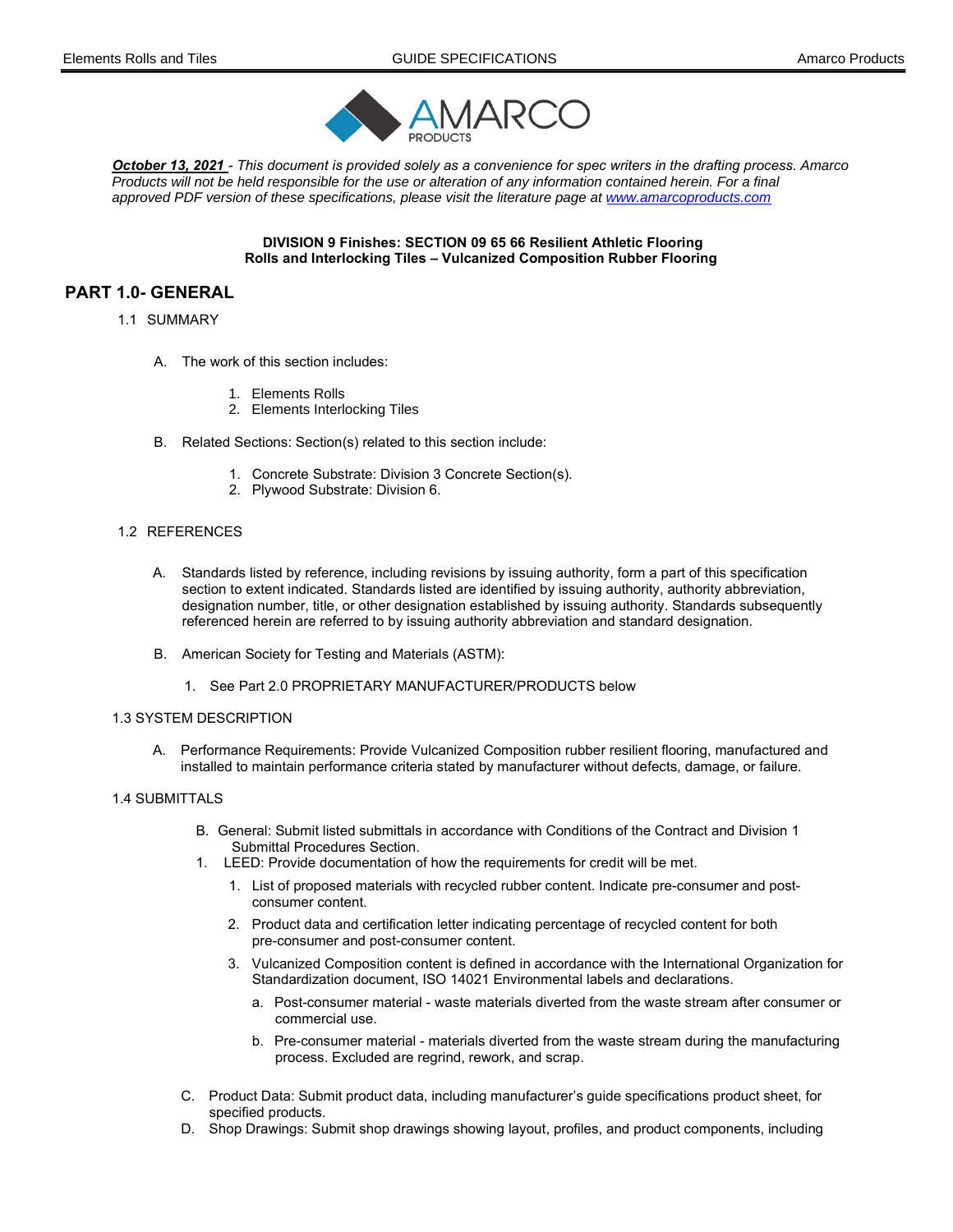anchorage, accessories, finish colors, patterns, and textures.

- E. Samples: Submit selection and verification samples for finishes, colors, and textures.
- F. Quality Assurance Submittals: Submit the following:
	- 1. Certificates: If required, certification of performance characteristics specified in this document shall be provided by the manufacturer.
	- 2. Manufacturer's Instructions: Manufacturer's installation instructions.

Specifier Note: Coordinate paragraph below with Part 3 Field Quality Requirements Article herein. Retain or delete as applicable.

- 3. Manufacturer's Field Reports: Manufacturer's field reports specified herein.
- G. Closeout Submittals: Submit the following:
- 1. Operation and Maintenance Data: Operation and maintenance data for installed products in accordance with Division 1 Closeout Submittals (Maintenance Data and Operational Data) Section. Include methods for maintaining installed products and precautions against cleaning materials and methods detrimental to finishes and performance.
- 2. Warranty: Warranty documents specified herein.

### 1.5 QUALITY ASSURANCE

- A. Qualifications:
	- 1. Installer Qualifications: Installer experienced in performing work of this section who has specialized in installation of work similar to that required for this project.
	- 2. Manufacturer's Qualifications: Manufacturer capable of providing field service representation during construction and approving application method.

Specifier Note: Paragraph below should list obligations for compliance with specific code requirements particular to this section. General statements to comply with a particular code are typically addressed in Conditions of Contract and Division 1 Regulatory Requirements Section. Regulatory Requirements: [specify applicable requirements of regulatory agencies].

- B. Mock-Ups: Install at project site a job mock-up using acceptable products and manufacturer-approved installation methods. Obtain Owner and Architect's acceptance of finish color, texture and pattern, and workmanship standard. Comply with Division 1 Quality Control (Mock-Up Requirements) Section.
	- 1. Mock-Up Size: [specify mock-up size].
	- 2. Maintenance: Maintain mock-up during construction for workmanship comparison; remove and legally dispose of mock-up when no longer required.
	- 3. Incorporation: Mock-up may be incorporated into final construction upon Owner's approval.
- C. Pre-installation Meetings: Conduct pre-installation meeting to verify project requirements, substrate conditions, manufacturer's instructions and manufacturer's warranty requirements. Comply with Division 1 Project Management and Coordination (Project Meetings) Section.
- D. Pre-installation Testing: Conduct pre-installation testing as follows: [specify substrate testing; consult with flooring manufacturer].

### 1.6 DELIVERY, STORAGE & HANDLING

- A. General: Comply with Division 1 Product Requirements Sections.
- B. Ordering: Comply with manufacturer's ordering instructions and lead time requirements to avoid construction delays.
- C. Delivery: Deliver materials in manufacturer's original, unopened, undamaged containers with identification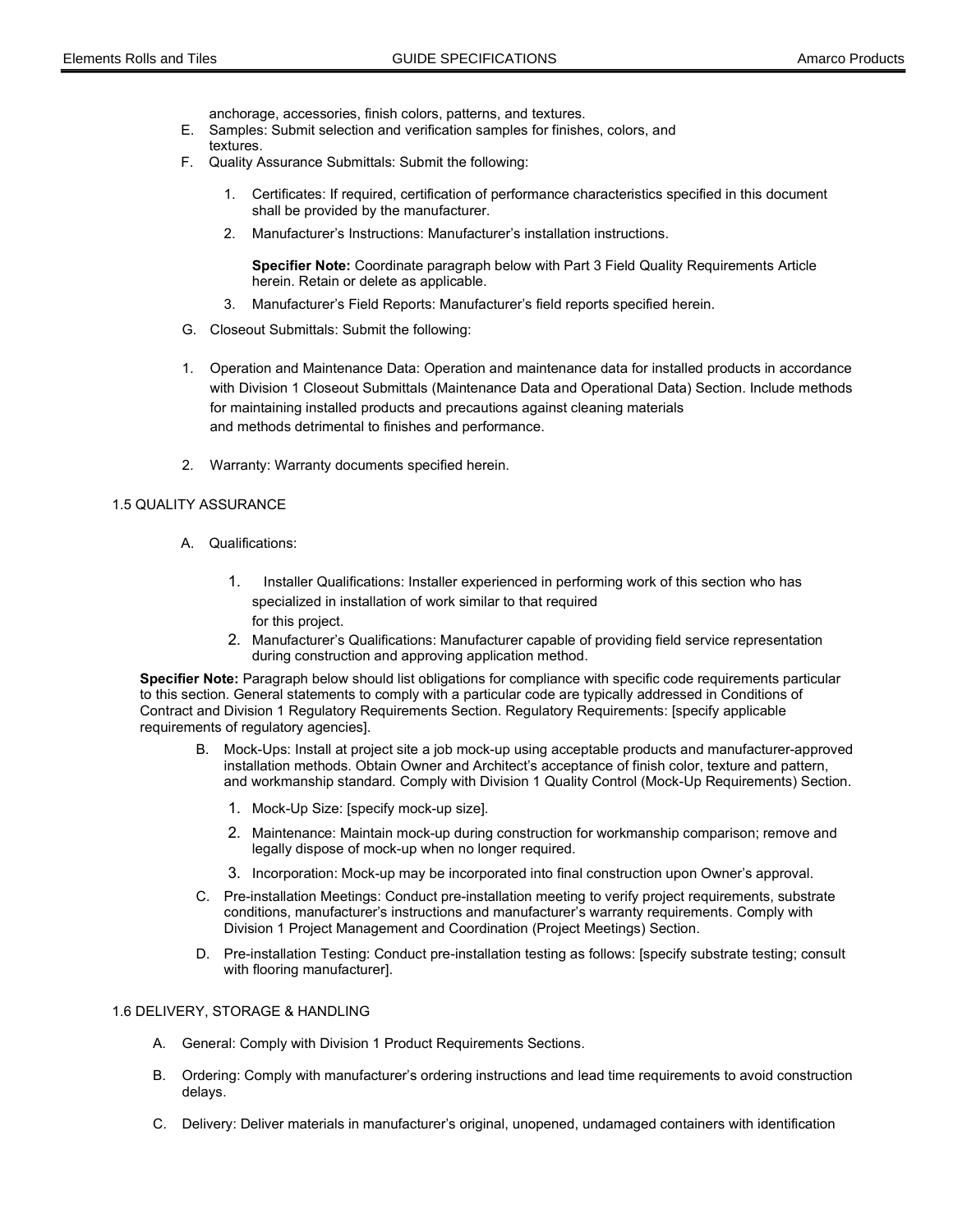labels intact.

D. Storage and Protection: Store materials at temperature and humidity conditions recommended by manufacturer and protect from exposure to harmful weather conditions.

### 1.7 PROJECT CONDITIONS

- A. Temperature Requirements: Maintain air temperature in spaces where products will be installed for time period before, during, and after installation as recommended by manufacturer.
- B. Field Measurements: Verify actual measurements/openings by field measurements before fabrication; show recorded measurements on shop drawings. Coordinate field measurements and fabrication schedule with construction progress to avoid construction delays.

#### 1.8 WARRANTY

- A. Project Warranty: Refer to Conditions of the Contract for project warranty provisions.
- B. Manufacturer's Warranty: Submit, for owner's acceptance, manufacturer's standard warranty document executed by authorized company official. Manufacturer's warranty is in addition to, and not a limitation of, other rights owner may have under Contract Documents.

Specifier Note: Coordinate paragraph below with manufacturer's warranty requirements.

 1. Warranty Period: [Specify term.] years commencing in Date of Substantial Completion in accordance with manufacturer's published warranty.

## 1.9 MAINTENANCE

A. Extra Materials: Deliver to Owner extra materials from same production run as products installed. Package products with protective covering and identify with descriptive labels. Comply with Division 1 Closeout Submittals (Maintenance Materials) Section.

Specifier Note: Revise paragraph below, specifying size and percentage as required for project.

- 1. Quantity: Furnish quantity of vulcanized composition rubber flooring units equal to [Specify %.] of amount installed.
- 2. Cleaning: Furnish manufacturer's neutral cleaner for initial cleaning and maintenance of finished floor surface.
- 3. Delivery, Storage and Protection: Comply with Owner's requirements for delivery, storage, and protection of extra materials.

# PART 2.0 - PROPRIETARY MANUFACTURER/PRODUCTS

Specifier Note: Retain article below for proprietary method specification. Add product attributes performance characteristics, material standards and descriptions as applicable. Use of such phrases as "or equal" or "or approved equal" or similar phrases may cause ambiguity in specifications. Such phrases require verification (procedural, legal and regulatory) and assignment of responsibility for determining "or equal" products.

- 2.1 Elements Rolls and Interlocking Tiles Vulcanized Composition Rubber Flooring
	- A. Manufacturer: Amarco Products
		- 1. 5 Powder Horn Drive, Warren, NJ 07059; Telephone: (866) 688-6287, (732) 302-1122; Fax: (732) 302-1120.
	- B. Proprietary Product(s): Elements Rolls, Tiles, and Interlocking Tiles
		- 1. Elements Rolls and Interlocking Tiles Vulcanized Composition rubber resilient [sheet] [tile] flooring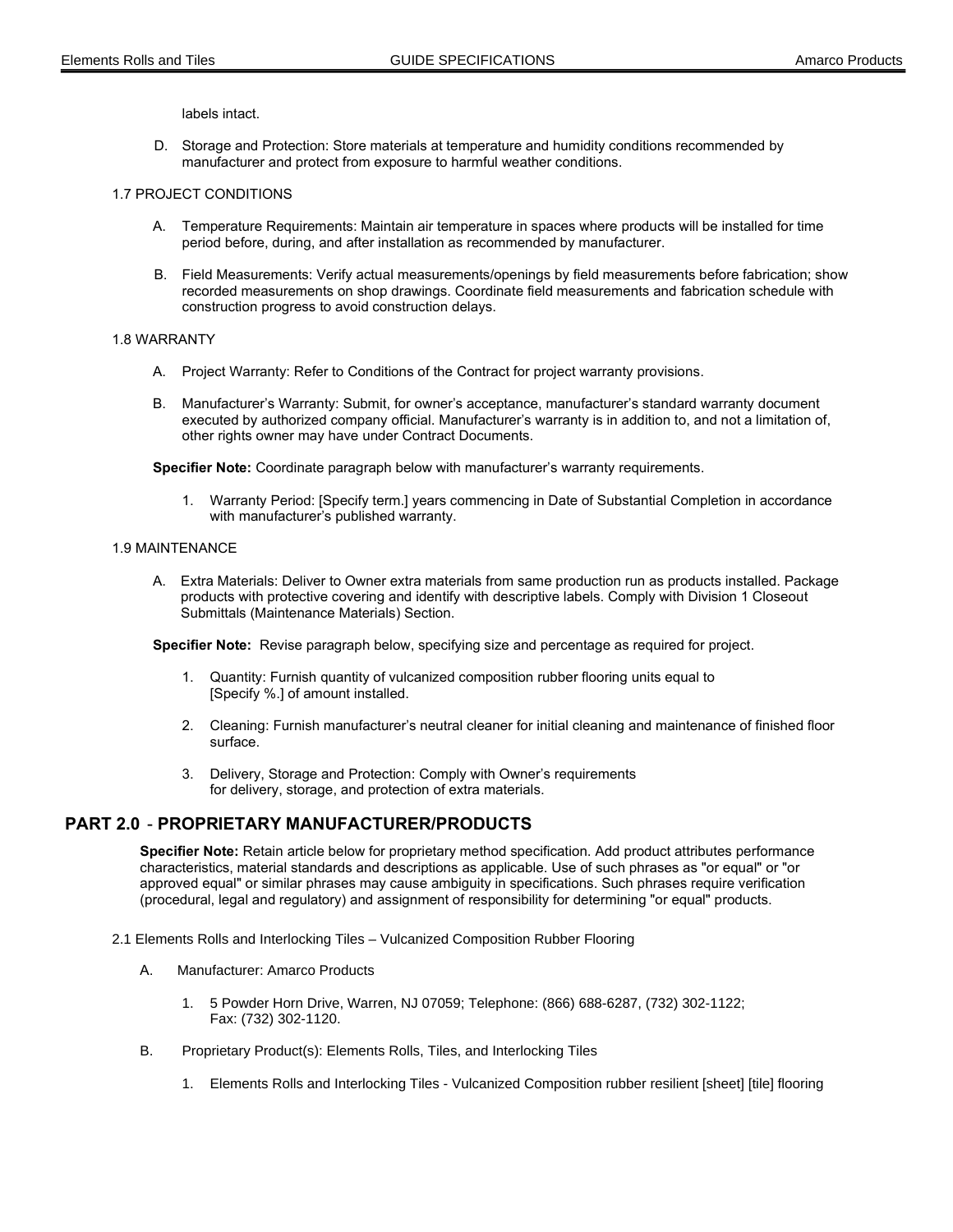| Made from a formulation of high-quality post-consumer vulcanized composition rubber granules<br>encapsulated in a wear and water-resistant elastomeric network. |                     |                                                                                                                                                                                                                                                              |
|-----------------------------------------------------------------------------------------------------------------------------------------------------------------|---------------------|--------------------------------------------------------------------------------------------------------------------------------------------------------------------------------------------------------------------------------------------------------------|
| <b>Performance Criteria</b>                                                                                                                                     | <b>Test Method</b>  | <b>Result</b>                                                                                                                                                                                                                                                |
| Tensile Strength                                                                                                                                                | ASTM D412           | >200 PSI, min                                                                                                                                                                                                                                                |
| Flexibility $\frac{1}{4}$ " mandrel                                                                                                                             | ASTM F137           | Pass                                                                                                                                                                                                                                                         |
| Thermal Resistance "R"                                                                                                                                          | ASTM C518           | 0.10 F-ft2-h/Btu                                                                                                                                                                                                                                             |
| <b>Static Load Limit</b>                                                                                                                                        | ASTM F970 @ 400 PSI | < 0.005 in.                                                                                                                                                                                                                                                  |
| Slip Resistance / Coefficient of Friction                                                                                                                       | ASTM D2047          | > 0.9                                                                                                                                                                                                                                                        |
| VOCs / FloorScore / CHPS / CA 01350                                                                                                                             | ASTM D5116          | Certified                                                                                                                                                                                                                                                    |
| <b>Color Stability</b>                                                                                                                                          | <b>ASTM F1515</b>   | Good                                                                                                                                                                                                                                                         |
| <b>Chemical Resistance</b>                                                                                                                                      | ASTM F925           | 1. 5% Acetic Acid: No Change<br>2. 70% Isopropyl Alcohol: No Change<br>3. 5% Sodium Hydroxide: No Change<br>4. 5% Hydrochloric Acid: No Change<br>5. 5% Ammonia: No Change<br>6. Bleach: No Change<br>7. 5% Phenol: No Change<br>8. Sulfuric Acid: No Change |
| <b>Abrasion Resistance</b>                                                                                                                                      | ASTM D3389 / EN 649 | <1g, 100 cycles                                                                                                                                                                                                                                              |
| Flammability - Pill Test                                                                                                                                        | ASTM D2859          | Pass                                                                                                                                                                                                                                                         |
| Vertical Deflection / Deformation                                                                                                                               | <b>ASTM F2772</b>   | $0.7$ mm                                                                                                                                                                                                                                                     |
| Surface Effect Slip Resistance                                                                                                                                  | <b>ASTM F2772</b>   | Pass                                                                                                                                                                                                                                                         |
| <b>Ball Rebound</b>                                                                                                                                             | ASTM F2772          | 99.7%                                                                                                                                                                                                                                                        |
| Force Reduction                                                                                                                                                 | <b>ASTM F2772</b>   | 12.6%                                                                                                                                                                                                                                                        |
| Ambient Noise Reduction, Sabin/ft <sup>2</sup>                                                                                                                  | ASTM C423           | 0.10                                                                                                                                                                                                                                                         |
| <b>Impact Insulation Class</b>                                                                                                                                  | ASTM E492           | 53 minimum                                                                                                                                                                                                                                                   |
| Delta IIC                                                                                                                                                       | <b>ASTM E2179</b>   | 22                                                                                                                                                                                                                                                           |
| <b>Force Reduction</b>                                                                                                                                          | Deltec              | 10.4%                                                                                                                                                                                                                                                        |
| <b>Energy Restitution</b>                                                                                                                                       | Deltec              | 71.9%                                                                                                                                                                                                                                                        |
| <b>Sound Transmission Coefficient</b>                                                                                                                           | ASTM E90            | 54 Minimum                                                                                                                                                                                                                                                   |
| <b>Roll Dimensions</b>                                                                                                                                          | Manufacturer        | 4' wide x 25 LF min./ 1.22M x 7.62M<br>Specify:<br>[48" x]<br>[48" x 8 mm standard],<br>6 mm custom] or<br>$[48" \times 9$ mm<br>custom]                                                                                                                     |
| Standard Roll Tolerance Width                                                                                                                                   | Manufacturer        | $+3/4" - 0" / +19mm - 0mm$                                                                                                                                                                                                                                   |
| Standard Roll Tolerance Length                                                                                                                                  | Manufacturer        | $+1\% - 0"$                                                                                                                                                                                                                                                  |
| <b>Standard Roll Tolerance Thickness</b>                                                                                                                        | Manufacturer        | $+/- 0.3$ mm                                                                                                                                                                                                                                                 |
| <b>Interlocking Tile Dimensions</b>                                                                                                                             | Manufacturer        | 23" x 23" x 8mm                                                                                                                                                                                                                                              |
| Standard Interlocking Tile Tolerance<br>length / Width                                                                                                          | Manufacturer        | ± 0.5%                                                                                                                                                                                                                                                       |
| Standard Interlocking Tile Tolerance<br><b>Thickness</b>                                                                                                        | Manufacturer        | ± 0.3mm                                                                                                                                                                                                                                                      |

# **Elements Rolls and Interlocking Tiles**

# 2.2 PRODUCT SUBSTITUTIONS

A. Substitutions: No substitutions permitted.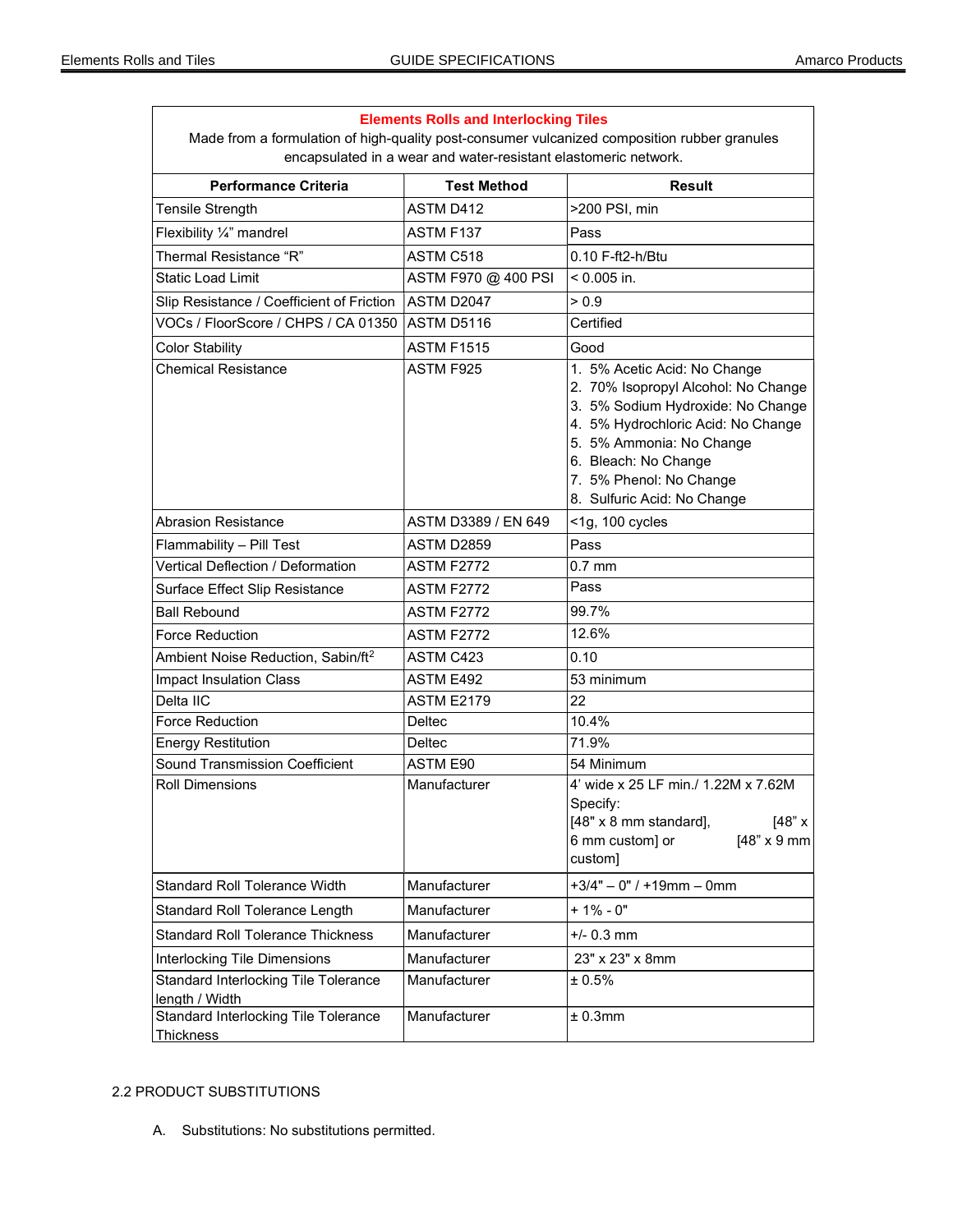### 2.3 RELATED MATERIALS

A. Related Materials: Refer to other sections listed in Related Sections paragraph herein for related materials.

#### 2.4 SOURCE QUALITY

A. Source Quality: Obtain Vulcanized Composition rubber resilient flooring materials from a single manufacturer.

# PART 3.0 – EXECUTION

Specifier Note: Revise article below to suit project requirements and specifier's practice.

#### 3.1 MANUFACTURER'S INSTRUCTIONS

 A. Compliance: Comply with manufacturer's product data, including product technical bulletins, product catalog installation instructions, and product carton instructions for installation.

#### 3.2 EXAMINATION

 A. Site Verification of Conditions: Verify substrate conditions, which have been previously installed under other sections, are acceptable for product installation in accordance with manufacturer's instructions.

## 3.3 PREPARATION

A. Surface Preparation: [Specify applicable product preparation requirements.]

Specifier Note: Coordinate article below with manufacturer's recommended installation details and requirements.

### 3.4 ERECTION / INSTALLATION / APPLICATION / CONSTRUCTION

- A. Vulcanized Composition Rubber Flooring Installation: Comply with Amarco Products Installation Manual for installation procedures and techniques for Basic Rolls and Interlocking Tiles - Vulcanized Composition rubber resilient flooring installation.
- B. Finish Color/Textures/Patterns: [Specify installation finishes coordinated with finishes specified in Part 2 Products.]
- C. Related Products Installation: Refer to other sections listed in Related Sections paragraph herein for related products installation.

### 3.5 FIELD QUALITY REQUIREMENTS

Specifier Note: Edit paragraph below. Establish number and duration of periodic site visits with owner and manufacturer and specify below. Consult with manufacturer for services required. Coordinate paragraph below with Division 1 Quality Assurance Section and Part 1 Quality Assurance Submittals herein. Delete if manufacturer's field service not required.

 A. Manufacturer's Field Services: Upon owner's request, provide manufacturer's field service consisting of product use recommendations and periodic site visits for inspection of product installation in accordance with manufacturer's instructions.